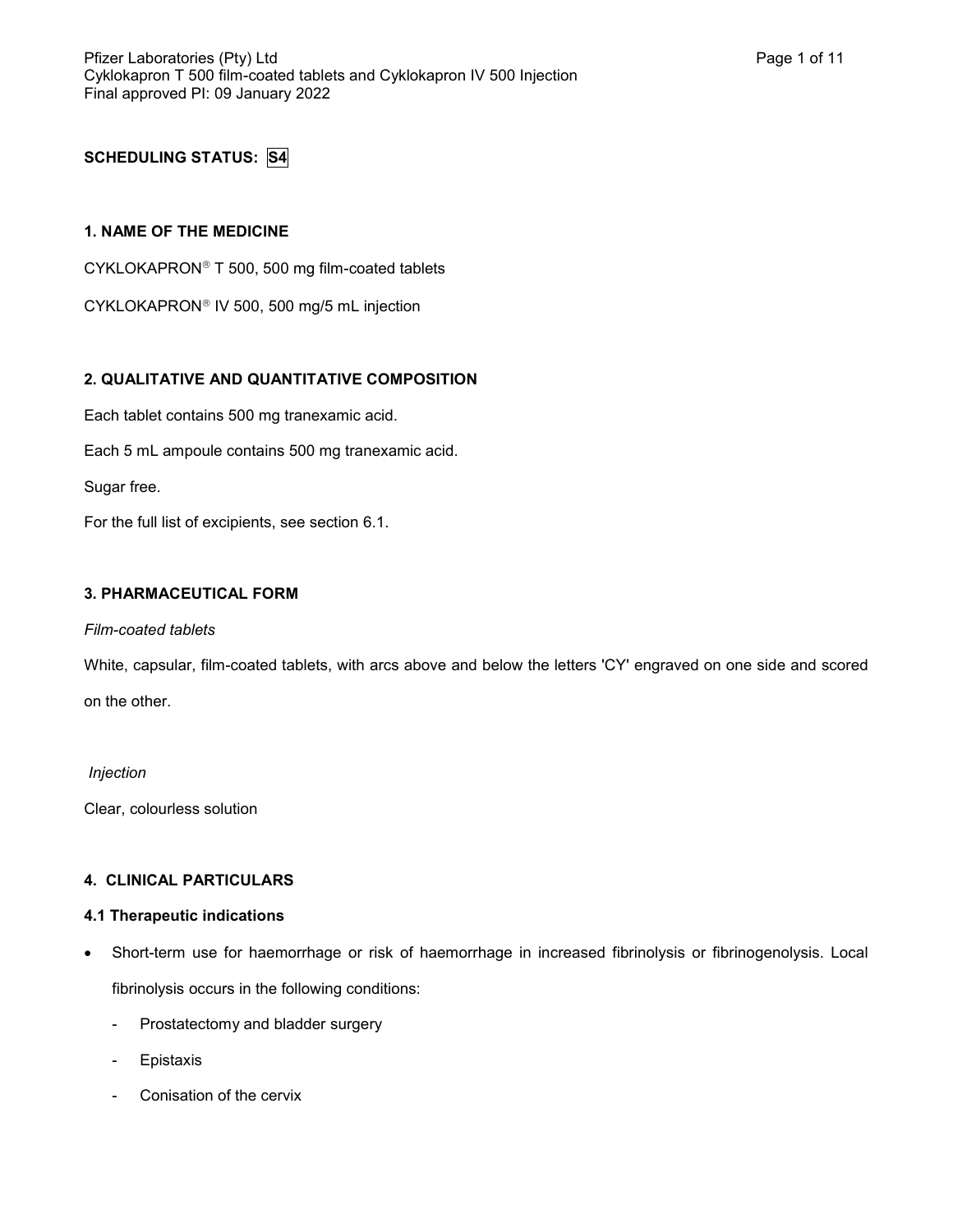Pfizer Laboratories (Pty) Ltd **Page 2 of 11** and Page 2 of 11 Cyklokapron T 500 film-coated tablets and Cyklokapron IV 500 Injection Final approved PI: 09 January 2022

- Traumatic hyphaema
- Management of dental extraction in haemophiliacs
- Hereditary angioedema
- Menorrhagia

#### **4.2 Posology and method of administration**

## **Posology**

#### *Haemorrhage or risk of haemorrhage in increased fibrinolysis or fibrinogenolysis*

## *Standard treatment of local fibrinolysis*

0,5 g (1 ampoule of 5 mL) to 1 g (2 ampoules of 5 mL) CYKLOKAPRON by slow intravenous injection (IV) or infusion (= 1 mL/minute) two to three times daily; or alternatively  $1 - 2$  (500 mg - 1 g) tablets two to three times daily.

# *Standard treatment of general fibrinolysis*

1 g (2 ampoules of 5 mL) CYKLOKAPRON by slow intravenous injection or infusion (= 1 mL/minute) every 6 to 8 hours, equivalent to 15 mg/kg body weight (BW); or alternatively 2 (1 g) tablets every 6 to hours daily.

# *Prostatectomy and bladder surgery*

0,5 g (1 ampoule of 5 mL) to 1 g (2 ampoules of 5 mL) CYKLOKAPRON by slow intravenous injection or infusion (1 mL/min), 2 - 3 times daily (the first injection being given during the operation)/ for the first three days after surgery, thereafter  $2 - 3$  (1 g – 1,5 g) tablets 2 - 3 times daily.

#### *Epistaxis*

 $2 - 3$  (1 g  $- 1,5$  g) tablets every 8 - 12 hours for 10 days.

#### *Conisation of the cervix*

 $2 - 3$  (1 g – 1,5 g) tablets every 8 - 12 hours, 12 days post-operatively.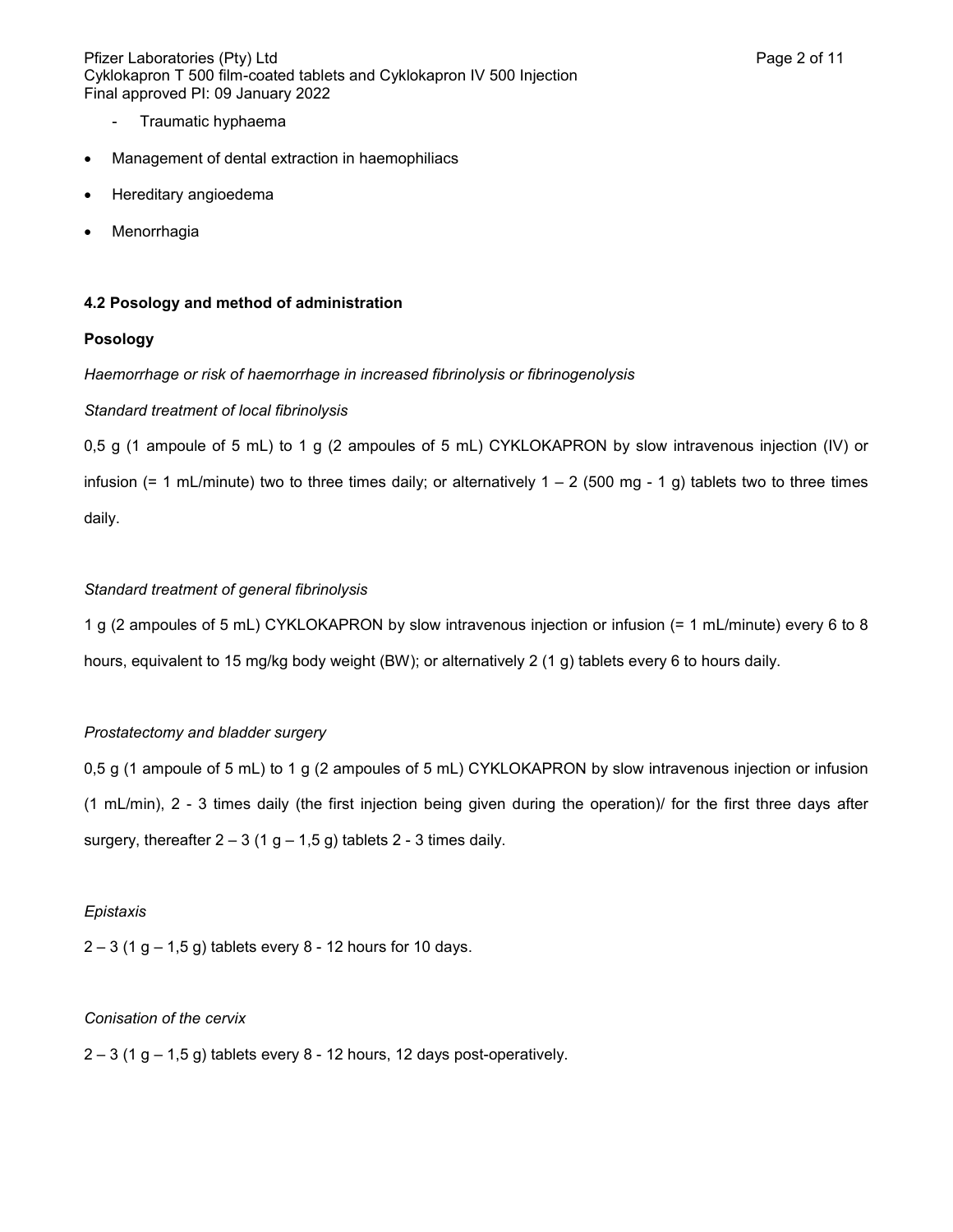Pfizer Laboratories (Pty) Ltd **Page 3 of 11** and Page 3 of 11 Cyklokapron T 500 film-coated tablets and Cyklokapron IV 500 Injection Final approved PI: 09 January 2022

# *Traumatic hyphaema*

1,0 - 1,5 g  $(2 - 3)$  tablets every 8 hours for six to seven days.

#### *Dental operations/extraction in haemophiliacs*

25 mg/kg orally two hours before the operation. Factor VIII and Factor IX should be given as well as CYKLOKAPRON. After the operation, 25 mg/kg of CYKLOKAPRON is given 3 to 4 times a day for 6 to 8 days.

#### *Hereditary angioedema*

Some patients are aware of the onset of illness; a suitable treatment for these patients is 1,0 - 1,5 g ( $2 - 3$ ) tablets two to three times daily for some days. Other patients are treated continually at this dosage.

#### *Menorrhagia*

 $2 - 3$  tablets (1 g – 1,5 g) three to four times daily, given at the onset of heavy bleeding for the duration of the period.

#### **Special populations**

#### *Renal impairment*

Dosages should be reduced in patients with renal impairment. For patients with moderate to severe impaired renal function, the following dosages are recommended.

| <b>Serum creatinine</b><br>$(\mu \text{mol/L})$ | Oral dose                           | <b>Intravenous dose</b>             |
|-------------------------------------------------|-------------------------------------|-------------------------------------|
| 120 - 250                                       | 15 mg/kg body<br>weight twice daily | 10 mg/kg body weight<br>twice daily |
| $250 - 500$                                     | 15 mg/kg body<br>weight daily       | 10 mg/kg body weight<br>daily       |
| > 500                                           | 7,5 mg/kg body<br>weight daily      | 5 mg/kg body weight<br>daily        |

#### **Method of administration**

CYKLOKAPRON is given orally or by slow intravenous infusion/injection. Administration by injection is usually changed to oral administration after a few days.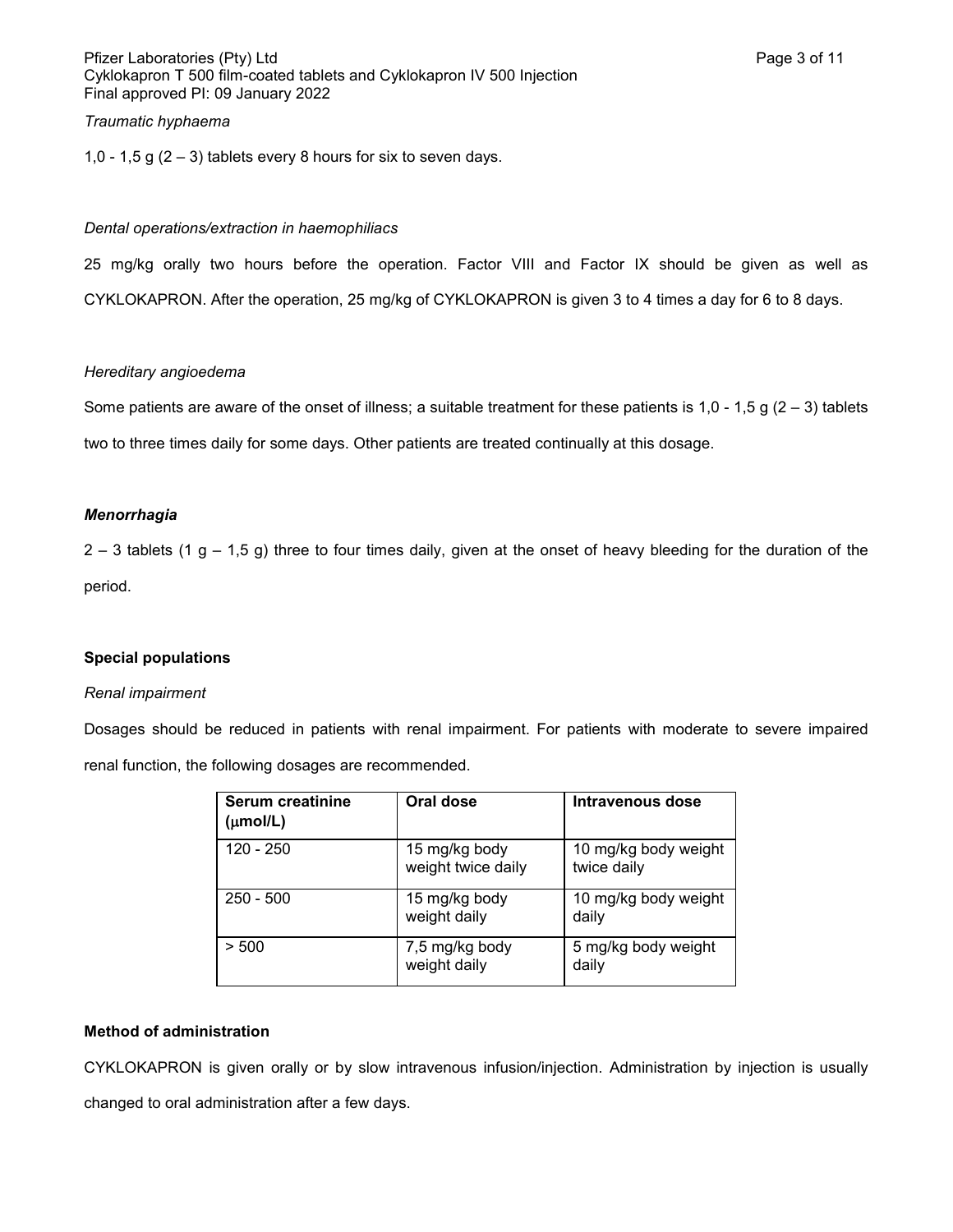## *For the injection*

CYKLOKAPRON solution for injection is administered intravenously by slow injection over a period of at least five minutes. For intravenous infusion, CYKLOKAPRON solution for injection may be mixed with electrolyte solutions, carbohydrate solutions, Aminosol and dextran solutions.

Heparin solutions may be added to CYKLOKAPRON solution for injection.

## **4.3 Contraindications**

- Hypersensitivity to tranexamic acid or any of the excipients of CYKLOKAPRON (listed in section 6.1)
- In cases of massive upper urinary tract haemorrhage, CYKLOKAPRON should be avoided to reduce the risk of ureteric obstruction
- Patients with a pronounced thrombotic tendency or colour vision disorder should not be given CYKLOKAPRON
- **Thrombophlebitis**
- Impaired liver function
- Subarachnoid bleeding
- History of arterial or venous thromboembolism
- Active intravascular clotting
- Patients with hypercoagulopathies

# **4.4 Special warnings and precautions for use**

#### *Convulsions*

Cases of convulsions have been reported in association with CYKLOKAPRON treatment. In coronary artery bypass graft (CABG) surgery, most of these cases were reported following IV injection of CYKLOKAPRON in high doses. With the use of the recommended lower doses of CYKLOKAPRON, the incidence of post-operative seizures was the same as that in untreated patients.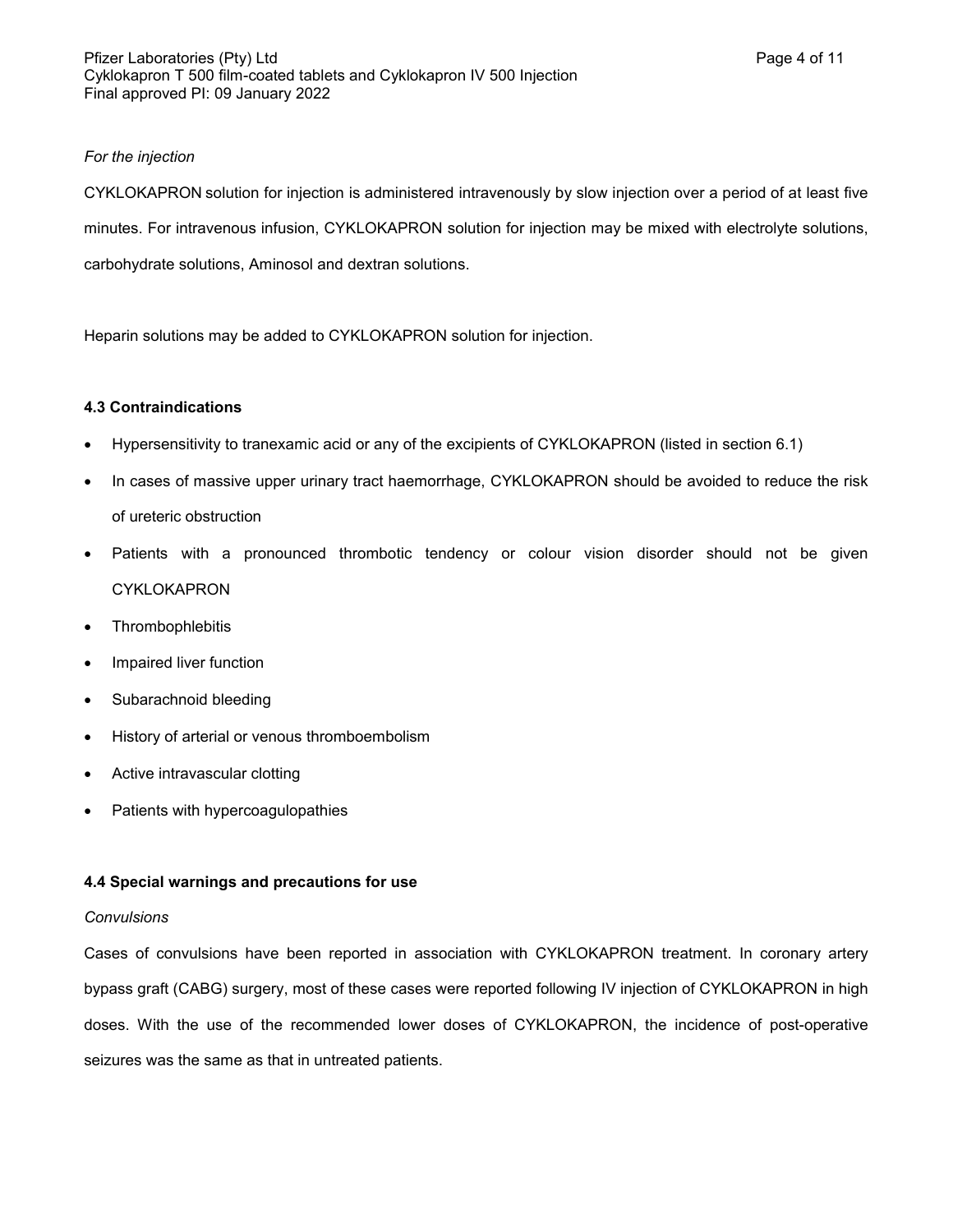# Pfizer Laboratories (Pty) Ltd **Page 5 of 11** and Page 5 of 11 Cyklokapron T 500 film-coated tablets and Cyklokapron IV 500 Injection Final approved PI: 09 January 2022

Patients with menorrhagia should not use CYKLOKAPRON until the cause of the menorrhagia has been established.

For patients in renal failure, CYKLOKAPRON should be given with caution because of the risk of accumulation.

Patients with a previous history of thromboembolic disease should not be given CYKLOKAPRON.

For patients who are to receive treatment with CYKLOKAPRON for longer than several days, an ophthalmological examination is advisable (including visual acuity, colour vision, eye-grounds, field of vision), before commencing treatment, and at regular intervals during treatment.

CYKLOKAPRON should be given with caution to patients on antifibrinolytic therapy.

**Because of the absence of interaction studies, simultaneous treatment with anticoagulants must take place under the strict supervision of a medical practitioner experienced in this field.**

#### **4.5 Interaction with other medicines and other forms of interaction**

No studies of interactions between CYKLOKAPRON and other medicines have been conducted.

#### **4.6 Fertility, pregnancy and lactation**

The safety of CYKLOKAPRON has not been established in pregnancy and lactation.

#### **Breastfeeding**

CYKLOKAPRON passes into breast milk. Women using CYKLOKAPRON should not breastfeed their infants.

#### **4.7 Effects on ability to drive and use machines**

CYKLOKAPRON may cause dizziness and may influence the ability to drive or use machines.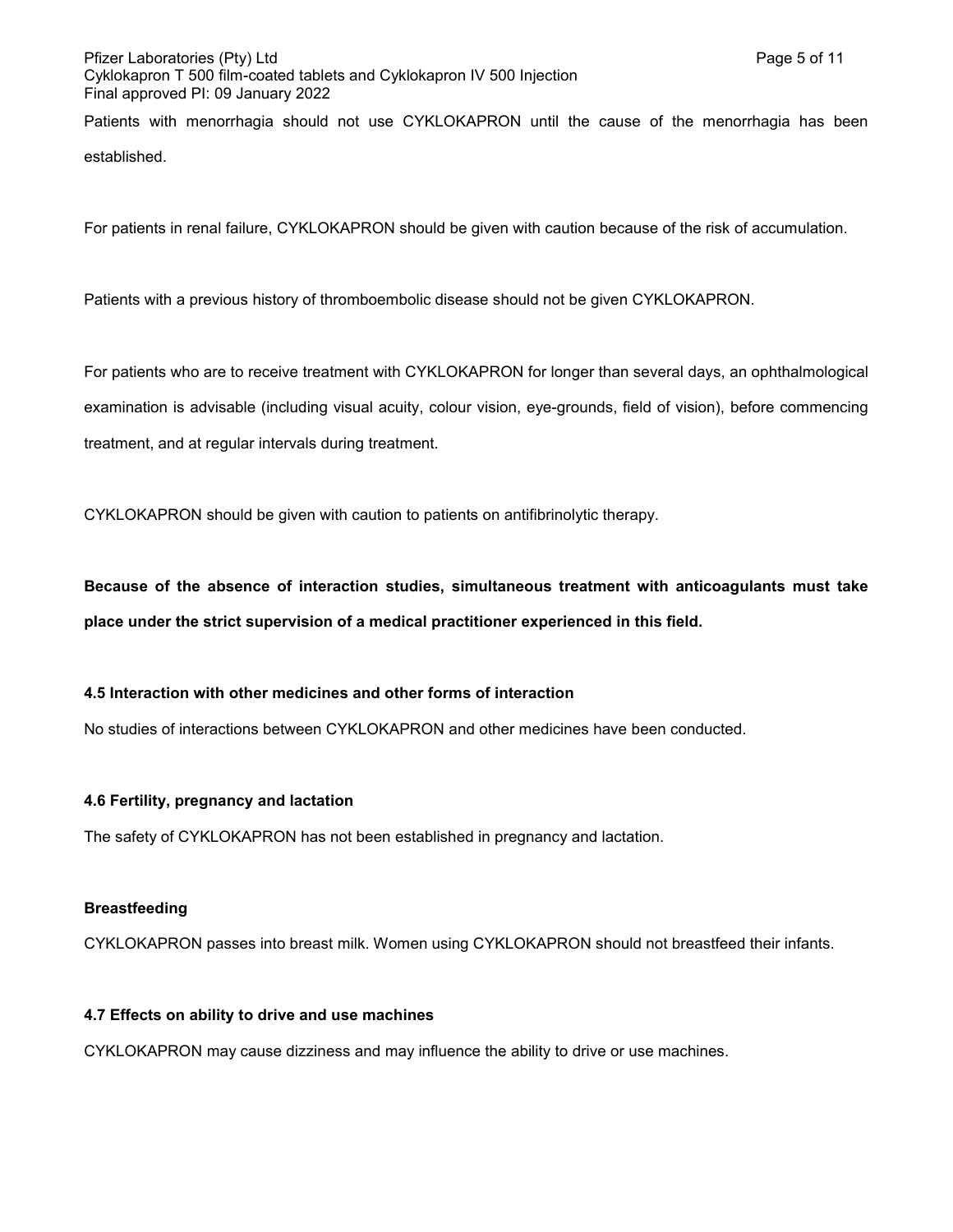Pfizer Laboratories (Pty) Ltd **Page 6 of 11** and Page 6 of 11 Cyklokapron T 500 film-coated tablets and Cyklokapron IV 500 Injection Final approved PI: 09 January 2022

#### **4.8 Undesirable effects**

The frequency of side effects at a dose of 4 g /day.

Common (≥ 1/100 to < 1/10):

*Gastrointestinal disorders:* Nausea, vomiting, diarrhoea

Uncommon (≥ 1/1 000 to < 1/100):

*Skin and subcutaneous tissue disorders:* Allergic skin reactions

Rare (≥ 1/10 000 to < 1/1 000):

*Cardiovascular disorders:* Thromboembolic events

*Eye disorders:* Transient disturbance or impairment of colour vision

Patients who experience disturbances of colour vision should be withdrawn from treatment.

Frequency not known (cannot be estimated from the available data):

*Immune system disorders:* Hypersensitivity reactions including anaphylaxis

*Nervous system disorders:* Convulsions particularly in case of misuse (see section 4.4)

Cases of giddiness have been reported. Rapid intravenous injection may cause dizziness and/or hypotension.

#### *Reporting of suspected adverse reactions*

Reporting suspected adverse reactions after authorisation of the medicine is important. It allows continued monitoring of the benefit/risk balance of the medicine. Health care providers are asked to report any suspected adverse reactions to SAHPRA via the "**6.04 Adverse Drug Reactions Reporting Form**", found online under SAHPRA's publications: https://www.sahpra.org.za/Publications/Index/8

#### **4.9 Overdose**

Symptoms of overdosage: dizziness, headache, nausea, and vomiting, diarrhoea and convulsions. It has been shown that convulsions tend to occur at higher frequency with increasing dose.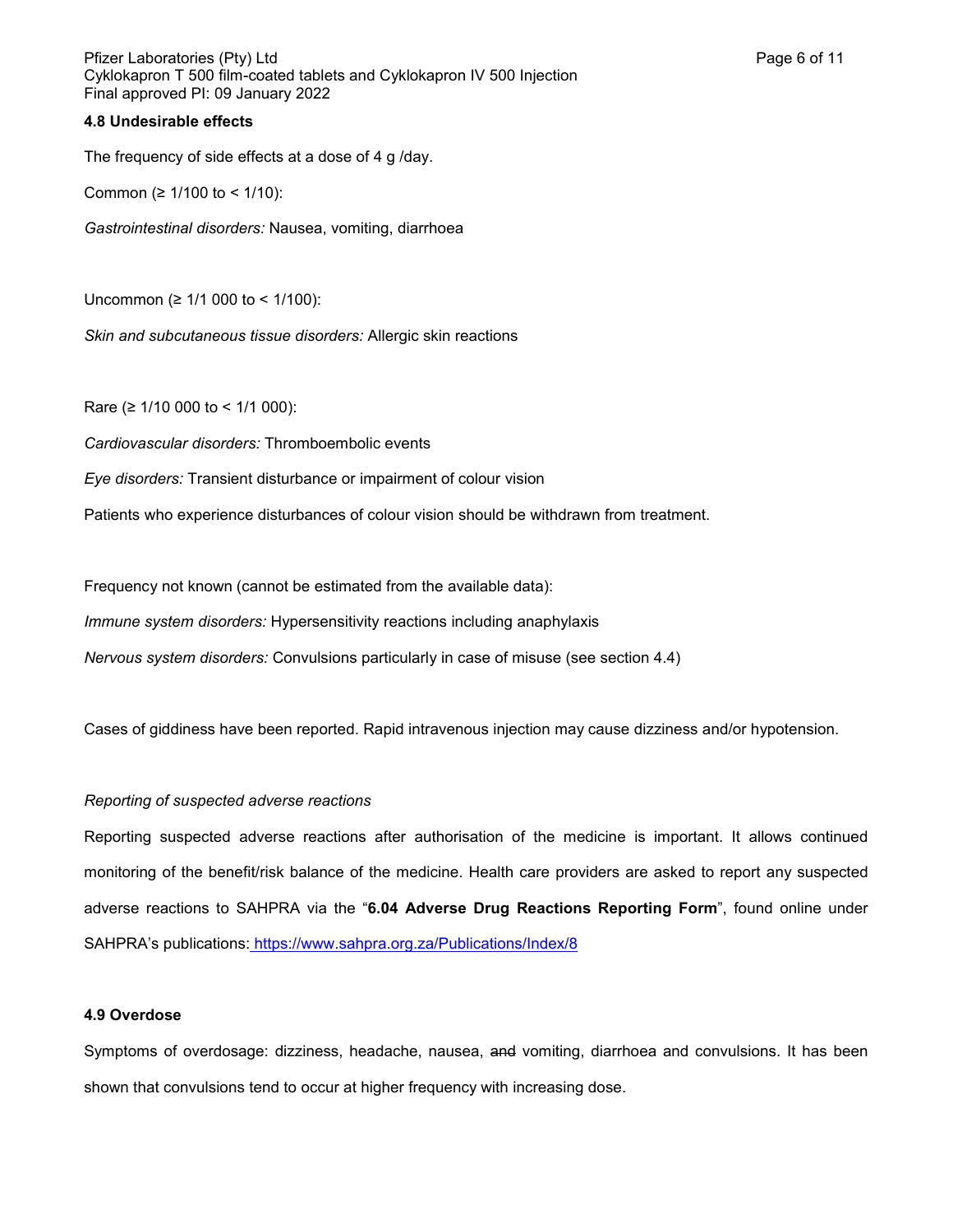Pfizer Laboratories (Pty) Ltd **Page 7** of 11 Cyklokapron T 500 film-coated tablets and Cyklokapron IV 500 Injection Final approved PI: 09 January 2022

Faintness and hypotension may occur.

Activated charcoal therapy and symptomatic treatment.

Maintain adequate diuresis with fluids.

#### **5. PHARMACOLOGICAL PROPERTIES**

#### **5.1 Pharmacodynamic properties**

Category and class: A 8.1 Coagulants, haemostatics

CYKLOKAPRON contains tranexamic acid, which exerts an inhibitory effect on the activation of plasminogen in the fibrinolytic system, i.e. on the conversion of plasminogen to plasmin.

Tranexamic acid exerts an anti-haemorrhagic activity by inhibiting the fibrinolytic properties of plasmin.

A complex involving tranexamic acid, plasminogen is constituted; the tranexamic acid being linked to plasminogen when transformed into plasmin.

The activity of the tranexamic acid-plasmin complex on the activity on fibrin is lower than the activity of free plasmin alone.

*In vitro* studies showed that high tranexamic dosages decreased the activity of complement.

#### **5.2 Pharmacokinetic properties**

#### *Absorption*

Peak plasma concentrations of tranexamic acid are obtained rapidly after a short intravenous infusion after which plasma concentrations decline in a multi-exponential manner. Tranexamic acid is absorbed and is excreted unchanged through the kidneys.

## *Distribution*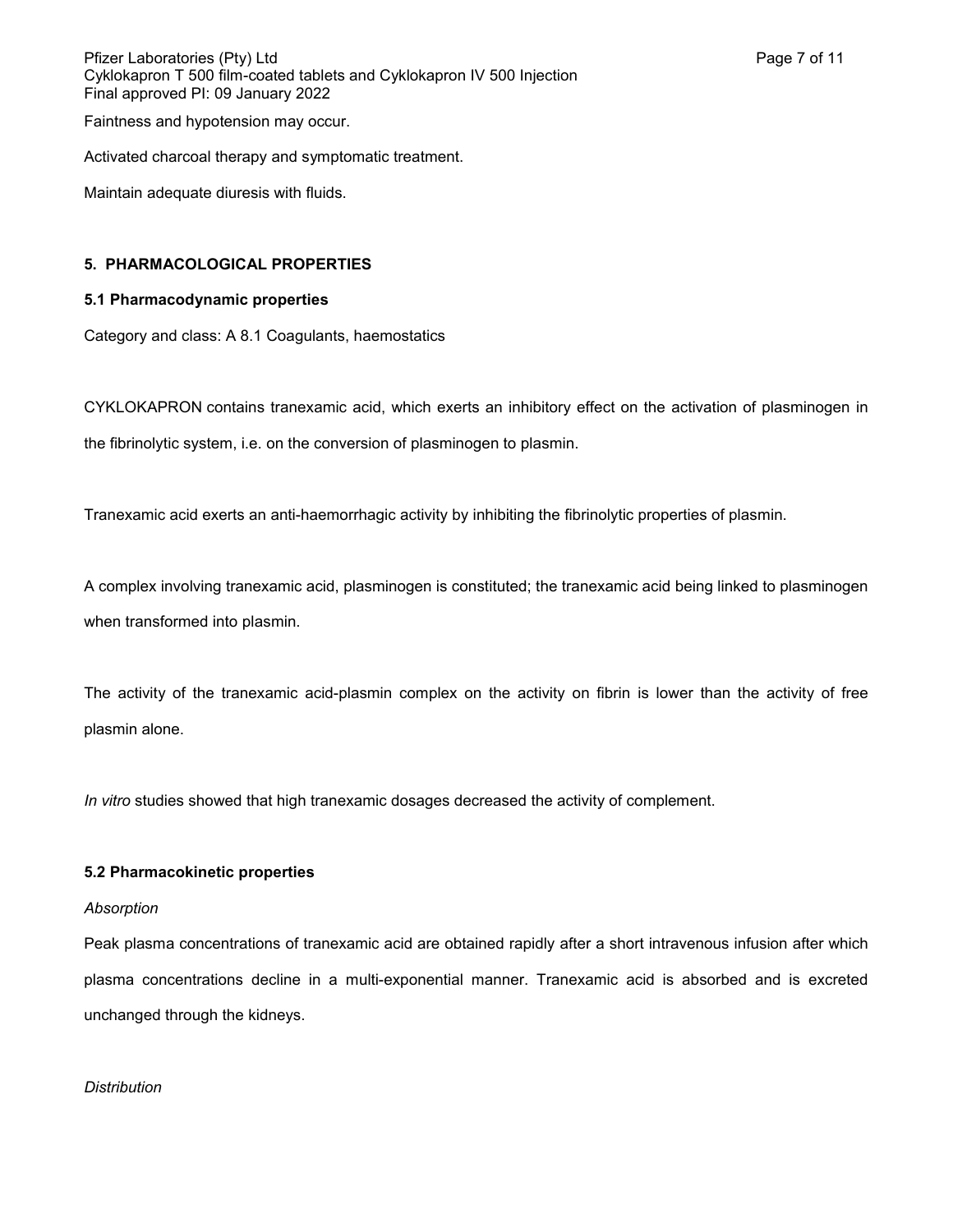of distribution is about 9 - 12 litres.

Tranexamic acid passes through the placenta. Following administration of an intravenous injection of 10 mg/kg to 12 pregnant women, the concentration of tranexamic acid in serum ranged 10 - 53 microgram/mL while that in cord blood ranged 4 - 31 microgram/mL.

Tranexamic acid diffuses rapidly into joint fluid and the synovial membrane. Following administration of an intravenous injection of 10 mg/kg to 17 patients undergoing knee surgery, concentrations in the joint fluids were similar to those seen in corresponding serum samples.

The concentration of tranexamic acid in a number of other tissues is a fraction of that observed in the blood (breast milk, one hundredth; cerebrospinal fluid, one tenth; aqueous humor, one tenth). Tranexamic acid has been detected in semen where it inhibits fibrinolytic activity but does not influence sperm migration.

#### *Elimination*

It is excreted mainly in the urine as unchanged drug. Urinary excretion via glomerular filtration is the main route of elimination. Renal clearance is equal to plasma clearance (110 to 116 mL/min). Excretion of tranexamic acid is about 90 % within the first 24 hours after intravenous administration of 10 mg/kg body weight. Elimination half-life of tranexamic acid is approximately 3 hours.

#### *Other special populations*

Plasma concentrations increase in patients with renal failure.

#### **Paediatric population**

No specific pharmacokinetic study has been conducted in children.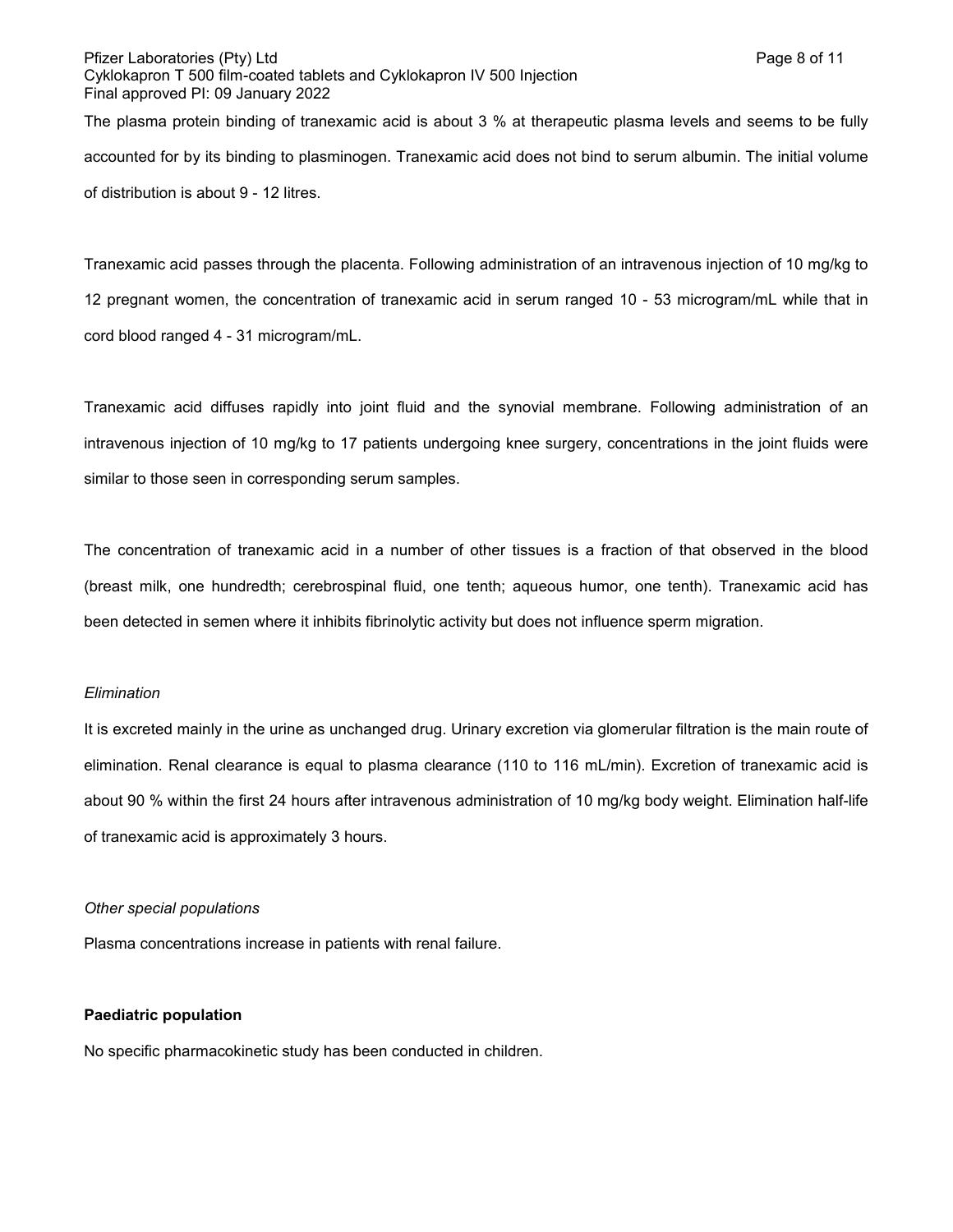# **6. PHARMACEUTICAL PARTICULARS**

#### **6.1 List of excipients**

*Film-coated tablets*

*Tablet core*

Microcrystalline cellulose

Hydroxypropylcellulose

Talc

Magnesium stearate

Colloidal anhydrous silica

Povidone

## *Film-coat*

Methacrylate polymers

Titanium dioxide

Talc

Magnesium stearate

Polyethylene glycol

Vanillin

*Ampoules*

Water for injections

#### **6.2 Incompatibilities**

CYKLOKAPRON solution for injection should not be mixed with blood and infusion solutions containing penicillin.

#### **6.3 Shelf life**

CYKLOKAPRON T 500: 36 months.

CYKLOKAPRON IV 500: 36 months.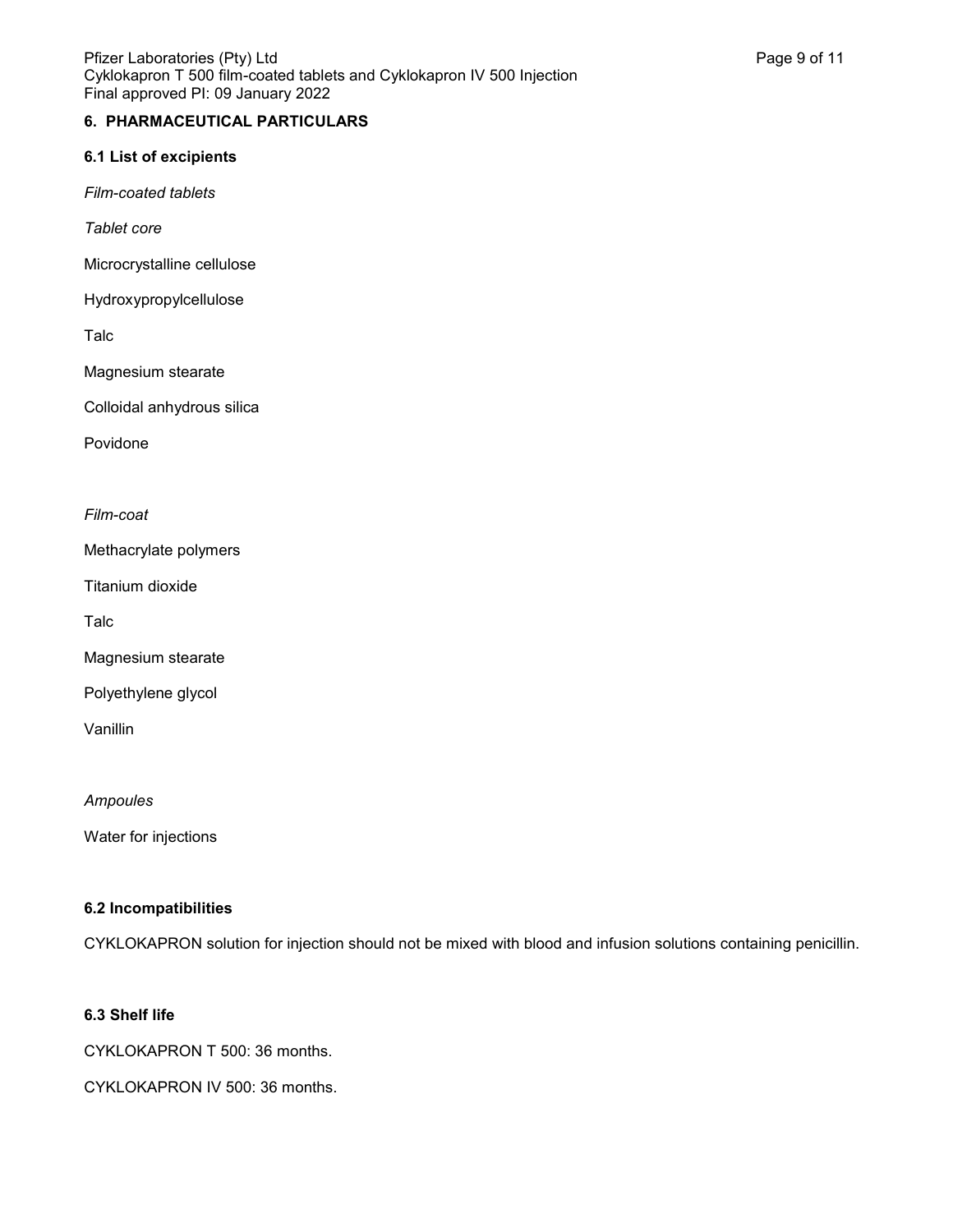## **6.4 Special precautions for storage**

Store at or below 25  $\degree$ C.

Protect from light.

#### **6.5 Nature of contents of container**

CYKLOKAPRON T 500: Tablets in plastic containers of 24 and 100.

CYKLOKAPRON IV 500: Ampoules of 5 mL in packs of 5.

Not all pack sizes may be marketed.

## **6.6 Special precautions for disposal**

No special requirements.

## **7. HOLDER OF CERTIFICATE OF REGISTRATION**

Pfizer Laboratories (Pty) Ltd 85 Bute Lane Sandton 2196

South Africa

Tel: +27(0)11 320 6000 / 0860 734 937 (Toll-free South Africa)

# **8. REGISTRATION NUMBERS**

CYKLOKAPRON T 500: H/8.1/807

CYKLOKAPRON IV 500: H/8.1/806

# **9. DATE OF FIRST AUTHORISATION**

CYKLOKAPRON T 500: 06 June 1980

CYKLOKAPRON IV 500: 06 July 1980